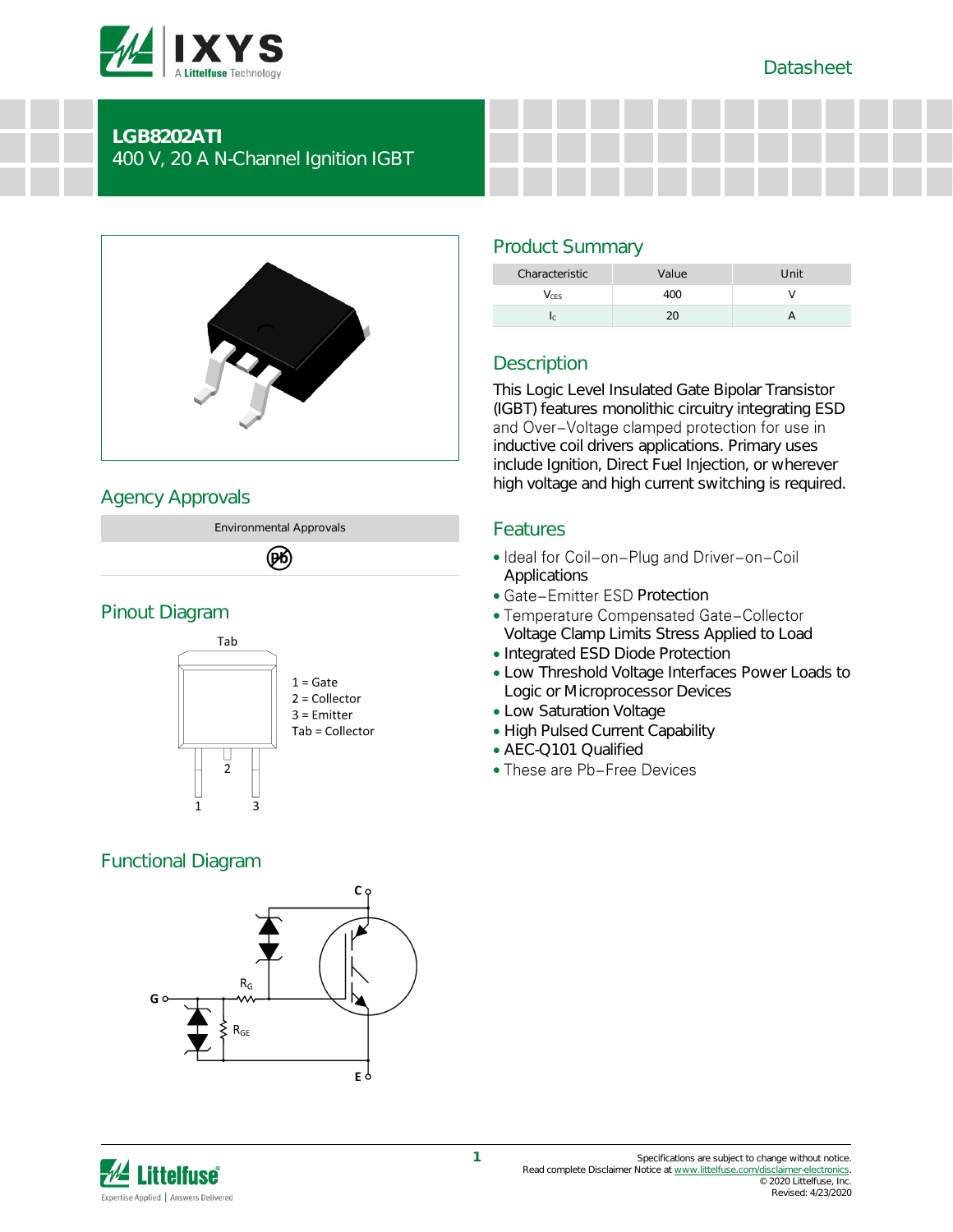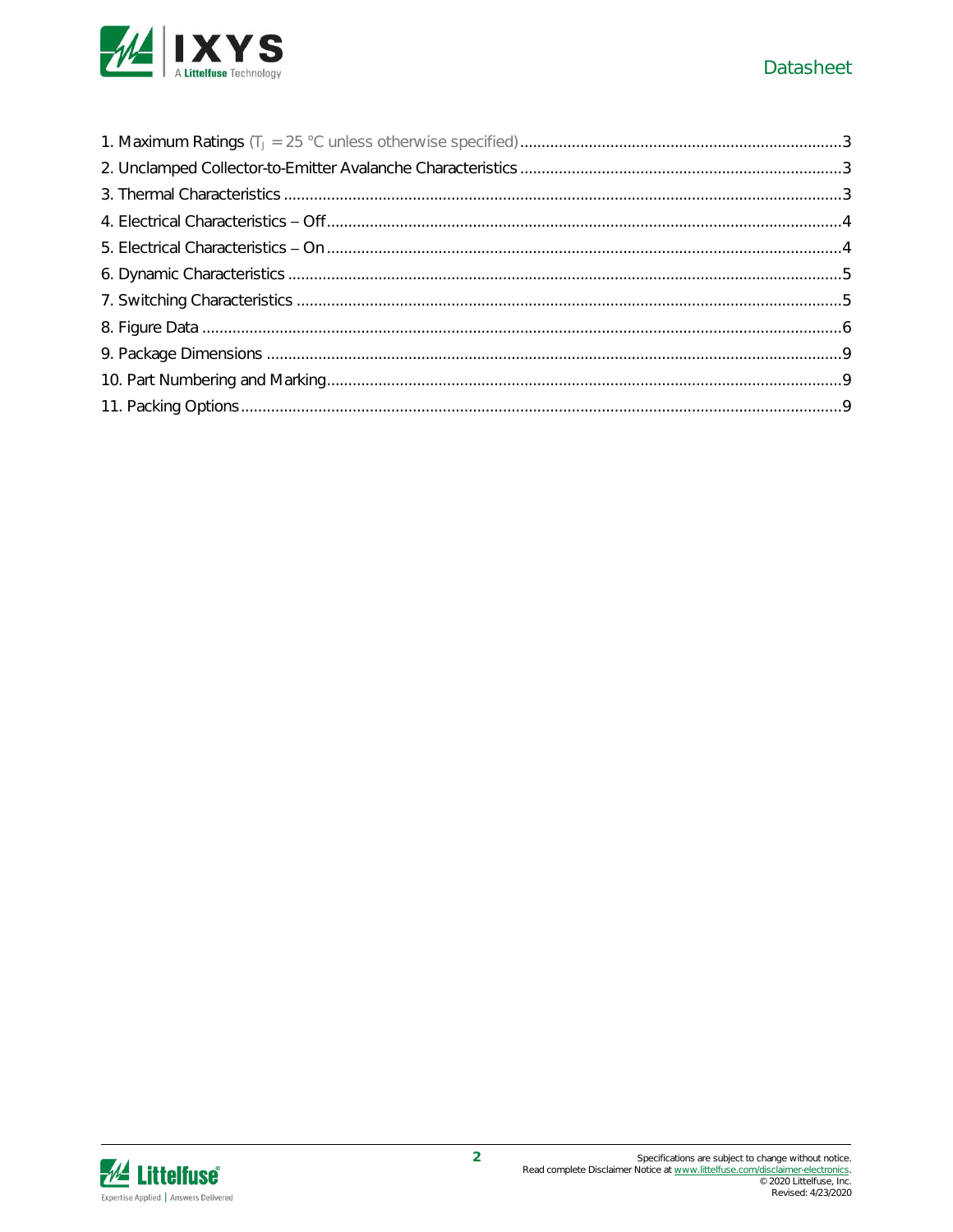

### 1. Maximum Ratings (TJ = 25 °C unless otherwise specified)

| Characteristic                          | Conditions                     | Symbol                    | Value           | Unit         |
|-----------------------------------------|--------------------------------|---------------------------|-----------------|--------------|
| Collector-Emitter Voltage               |                                | <b>V</b> <sub>CES</sub>   | 440             | $\vee$       |
| Collector-Gate Voltage                  |                                | $V_{CER}$                 | 440             | V            |
| Gate-Emitter Voltage                    |                                | $V_{GE}$                  | ±15             | V            |
| Collector Current - Continuous          | $T_c = 25 °C$                  | $l_{\rm C}$               | 20              | $A_{DC}$     |
| Collector Current - Pulsed              |                                |                           | 50              | $A_{AC}$     |
| Continuous Gate Current                 | $\sim$                         | $\mathsf{I}_{\mathsf{G}}$ | 1.0             | mA           |
| <b>Transient Gate Current</b>           | $t \leq 2$ ms, $f \leq 100$ Hz |                           | 20              | mA           |
| ESD - Charged Device Model              |                                |                           | 2.0             | kV           |
| ESD - Human Body Model                  | $R = 1500 \Omega$ , C = 100 pF | <b>ESD</b>                | 8.0             | kV           |
| ESD - Machine Model                     | $R = 0 \Omega$ , $C = 200 pF$  |                           | 500             | V            |
|                                         | $T_c = 25 °C$                  | P <sub>D</sub>            | 150             | W            |
| <b>Total Power Dissipation</b>          | Derating for $> 25$ °C         |                           | 1.0             | W/°C         |
| Operating and Storage Temperature Range |                                | $T_J$ , $T_{stq}$         | $-55$ to $+175$ | $^{\circ}$ C |

## 2. Unclamped Collector-to-Emitter Avalanche Characteristics

| Characteristic                                                                                                                                               | Symbol      | Value | Unit |
|--------------------------------------------------------------------------------------------------------------------------------------------------------------|-------------|-------|------|
| Single Pulse Collector-to-Emitter Avalanche Energy                                                                                                           |             |       |      |
| $V_{\text{cc}}$ = 50 V, V <sub>GE</sub> = 5.0 V, P <sub>kl</sub> <sub>L</sub> = 16.7 A, R <sub>G</sub> = 1000 Ω, L = 1.8 mH, Starting T <sub>J</sub> = 25 °C |             | 250   |      |
| $V_{cc}$ = 50 V, $V_{GE}$ = 5.0 V, $P_k$ <sub>L</sub> = 14.9 A, $R_G$ = 1000 Ω, L = 1.8 mH, Starting T <sub>J</sub> = 150 °C                                 | EAS         | 200   | m.   |
| $V_{cc}$ = 50 V, $V_{GE}$ = 5.0 V, $P_{k L}$ = 14.1 A, $R_G$ = 1000 Ω, L = 1.8 mH, Starting T <sub>J</sub> = 175 °C                                          |             | 180   |      |
| Reverse Avalanche Energy                                                                                                                                     |             |       |      |
| $V_{\text{CC}}$ = 100 V, $V_{\text{GE}}$ = 20 V, $P_{\text{k}}I_{\text{L}}$ = 25.8 A, L = 6.0 mH, Starting T <sub>J</sub> = 25 °C                            | $E_{AS(R)}$ | 2000  | m.J  |

### 3. Thermal Characteristics

| Characteristic                                                                | Symbol           | Value | Unit           |
|-------------------------------------------------------------------------------|------------------|-------|----------------|
| Thermal Resistance, Junction to Case                                          | $R_{\text{AIC}}$ | 1.0   | °C/W           |
| Thermal Resistance, Junction to Ambient (D2PAK) <sup>1</sup>                  | $R_{\text{AJA}}$ | 62.5  | °C/W           |
| Maximum Lead Temperature for Soldering Purposes, 1/8" from case for 5 seconds |                  | 275   | $\circ$ $\cap$ |

Footnote 1: When surface mounted to an FR4 board using the minimum recommended pad size

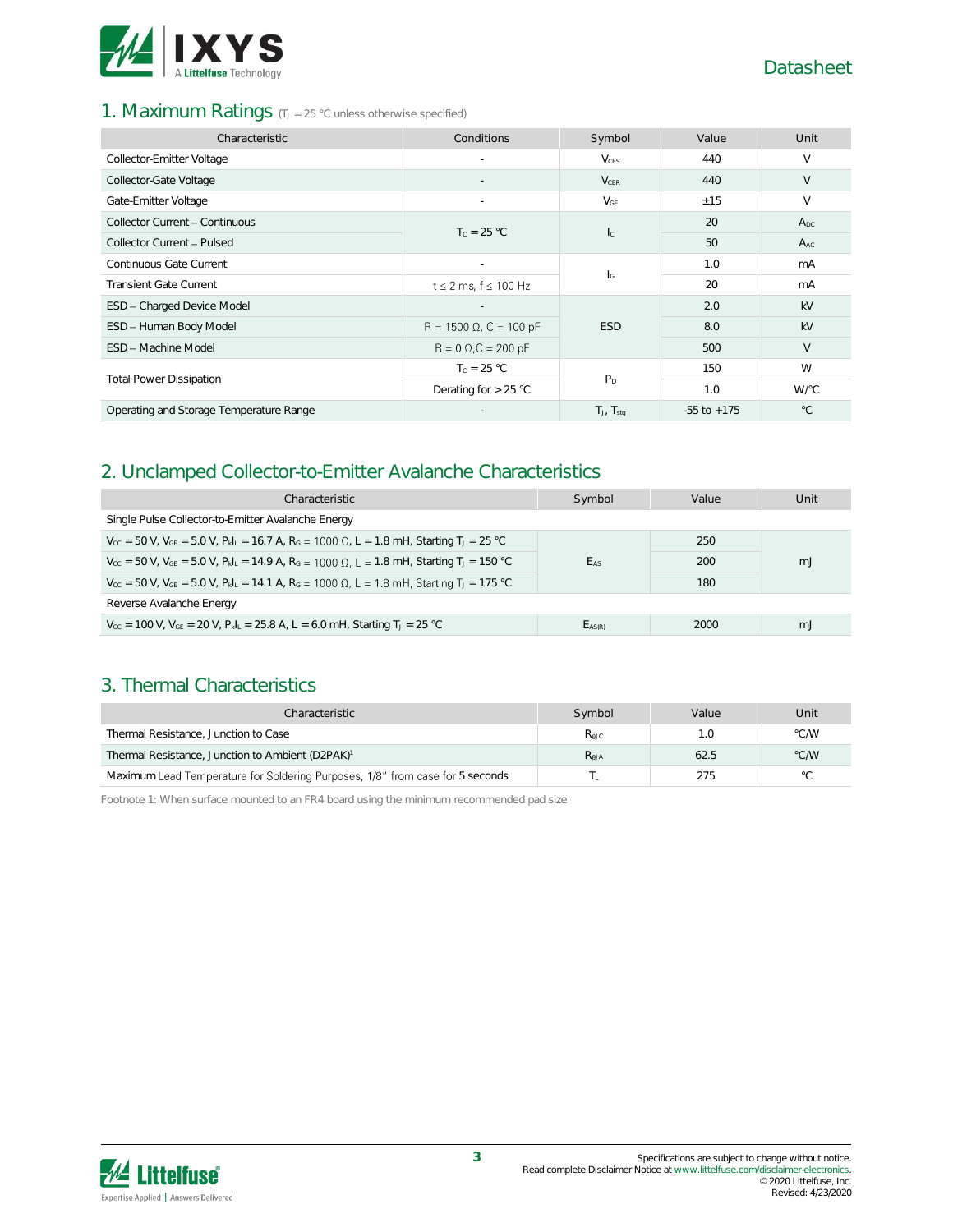

# 4. Electrical Characteristics - Off

| Characteristic                               | Symbol                  | Conditions                       | Temperature              |        | Unit       |                  |           |
|----------------------------------------------|-------------------------|----------------------------------|--------------------------|--------|------------|------------------|-----------|
|                                              |                         |                                  |                          | Min    | <b>Typ</b> | Max              |           |
| Collector-Emitter Clamp Voltage              | <b>BV<sub>CES</sub></b> | $I_c = 2.0$ mA                   | $T_1 = -40$ °C to 175 °C | 370    | 395        | 420              | $\vee$    |
|                                              |                         | $I_c = 10 \text{ mA}$            |                          | 390    | 415        | 440              |           |
| Zero Gate Voltage Collector Current          |                         | $V_{CE} = 15 V$ , $V_{GE} = 0 V$ | $T_1 = 25 °C$            | $\sim$ | 0.1        | 1.0              |           |
|                                              | $l_{\text{CES}}$        |                                  | $T_1 = 25 °C$            | 0.5    | 1.5        | 10 <sup>1</sup>  |           |
|                                              |                         | $V_{CF} = 200$ V, $V_{GF} = 0$ V | $T_1 = 175 °C$           | 1.0    | 25         | 100 <sup>2</sup> | μA        |
|                                              |                         |                                  | $T_1 = -40 °C$           | 0.4    | 0.8        | 5.0              |           |
| Reverse Collector-Emitter Leakage<br>Current | CFS(R)                  | $V_{CF} = -24 V$                 | $T_J = 25 °C$            | 0.05   | 0.2        | 1.0              | mA        |
|                                              |                         |                                  | $T_J = 175 °C$           | 1.0    | 8.5        | 25               |           |
|                                              |                         |                                  | $T_1 = -40 °C$           | 0.005  | 0.025      | 0.2              |           |
|                                              |                         |                                  | $T_1 = 25 °C$            | 30     | 35         | 39               |           |
| Reverse Collector-Emitter Clamp<br>Voltage   | $BV_{CES(R)}$           | $I_c = -75 \text{ mA}$           | $T_J = 175 °C$           | 35     | 39         | 45 <sup>2</sup>  | V         |
|                                              |                         |                                  | $T_1 = -40 °C$           | 30     | 33         | 37               |           |
| Gate-Emitter Clamp Voltage                   | BV <sub>GFS</sub>       | $I_G = \pm 5.0$ mA               | $T_1 = -40$ °C to 175 °C | 12     | 12.5       | 14               | $\vee$    |
| Gate-Emitter Leakage Current                 | $I_{GES}$               | $V_{GE} = \pm 5.0 V$             | $T_1 = -40$ °C to 175 °C | 200    | 300        | $350^2$          | $\mu A$   |
| Gate Resistor                                | R <sub>G</sub>          |                                  | $T_1 = -40$ °C to 175 °C | $\sim$ | 70         | ×.               | $\Omega$  |
| Gate-Emitter Resistor                        | R <sub>GF</sub>         |                                  | $T_1 = -40$ °C to 175 °C | 14.25  | 16         | 25               | $k\Omega$ |

Footnote 2: Maximum value of characteristic across temperature range

## 5. Electrical Characteristics - On

| Characteristic                                  | Symbol              | Conditions                           | Temperature    | Value           |      |                  | Unit        |
|-------------------------------------------------|---------------------|--------------------------------------|----------------|-----------------|------|------------------|-------------|
|                                                 |                     |                                      |                | Min             | Typ  | Max              |             |
|                                                 |                     |                                      | $T_J = 25 °C$  | 1.5             | 1.8  | 2.1              |             |
| Gate Threshold Voltage                          | V <sub>GE(th)</sub> | $I_c = 1.0$ mA,<br>$V_{GE} = V_{CE}$ | $T_J = 175 °C$ | 0.7             | 1.0  | 1.3              | $\vee$      |
|                                                 |                     |                                      | $T_1 = -40 °C$ | 1.7             | 2.0  | 2.3 <sup>2</sup> |             |
| Threshold Temperature Coefficient<br>(Negative) |                     |                                      |                | 4.0             | 4.6  | 5.2              | mV/°C       |
|                                                 |                     |                                      | $T_J = 25 °C$  | 0.85            | 1.03 | 1.35             |             |
|                                                 |                     | $I_c = 6.5$ A, $V_{GE} = 3.7$ V      | $T_1 = 175 °C$ | 0.7             | 0.9  | 1.15             |             |
|                                                 |                     |                                      | $T_1 = -40 °C$ | 0.9             | 1.11 | 1.4              |             |
|                                                 |                     | $I_c = 9.0$ A, $V_{GE} = 3.9$ V      | $T_J = 25 °C$  | 0.9             | 1.11 | 1.45             |             |
|                                                 | $V_{CE(on)}$        |                                      | $T_J = 175 °C$ | 0.8             | 1.01 | 1.25             | $\vee$      |
|                                                 |                     |                                      | $T_1 = -40 °C$ | 1.0             | 1.18 | 1.5              |             |
|                                                 |                     | $I_c = 7.5 A$ , $V_{GE} = 4.5 V$     | $T_J = 25 °C$  | 0.85            | 1.15 | 1.4              |             |
|                                                 |                     |                                      | $T_J = 175 °C$ | 0.7             | 0.95 | 1.2              |             |
| Collector-Emitter On-Voltage <sup>3</sup>       |                     |                                      | $T_1 = -40 °C$ | 1.0             | 1.3  | 1.6 <sup>2</sup> |             |
|                                                 |                     | $I_c = 10$ A, $V_{GE} = 4.5$ V       | $T_1 = 25 °C$  | 1.0             | 1.3  | 1.6              |             |
|                                                 |                     |                                      | $T_J = 175 °C$ | 0.8             | 1.05 | 1.4              |             |
|                                                 |                     |                                      | $T_J = -40 °C$ | 1.1             | 1.4  | 1.7 <sup>2</sup> |             |
|                                                 |                     |                                      | $T_J = 25 °C$  | 1.15            | 1.45 | 1.7              |             |
|                                                 |                     | $I_c = 15$ A, $V_{GE} = 4.5$ V       | $T_J = 175 °C$ | 1.0             | 1.3  | 1.55             |             |
|                                                 |                     |                                      | $T_1 = -40 °C$ | 1.25            | 1.55 | 1.8 <sup>2</sup> |             |
|                                                 |                     |                                      | $T_J = 25 °C$  | 1.1             | 1.4  | 1.9              |             |
|                                                 |                     | $I_c = 20$ A, $V_{GF} = 4.5$ V       | $T_1 = 175 °C$ | 1.2             | 1.5  | 1.8              |             |
|                                                 |                     |                                      | $T_1 = -40 °C$ | 1.3             | 1.42 | 2.0              |             |
| Forward Transconductance                        | qfs                 | $V_{CS} = 5.0 V, I_C = 6.0 A$        | $T_1 = 25 °C$  | 10 <sup>1</sup> | 18   | 25               | <b>Mhos</b> |

Footnote 2: Maximum value of characteristic across temperature range

Footnote 3: Pulse Test: Pulse Width  $\leq 300$  µs, Duty Cycle  $\leq 2\%$ 

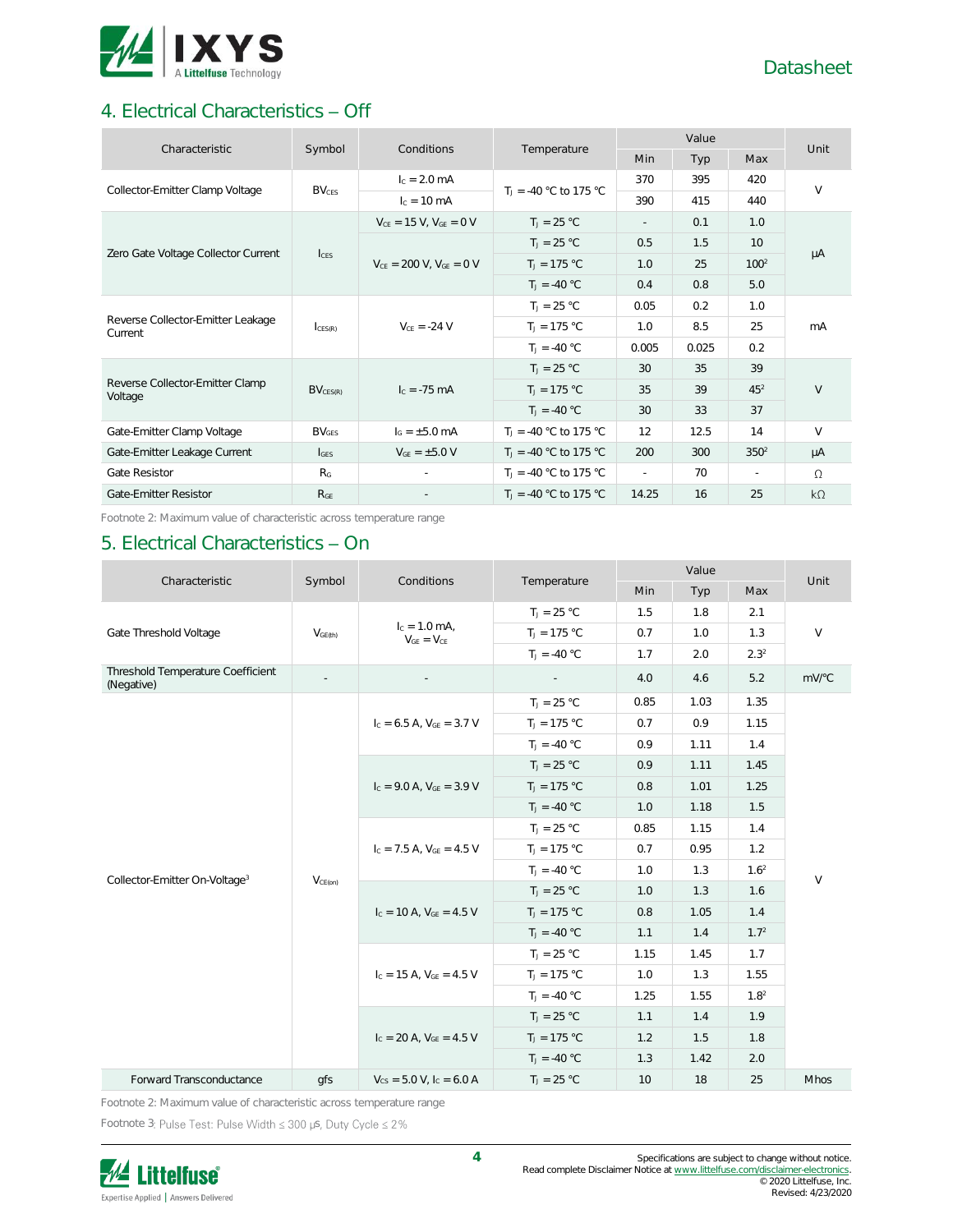

# 6. Dynamic Characteristics

| Characteristic              | Symbol<br>Conditions |                      | Value        |               |      | Unit |    |    |
|-----------------------------|----------------------|----------------------|--------------|---------------|------|------|----|----|
|                             |                      |                      | Temperature  | Min           | Typ. | Max  |    |    |
| Input Capacitance           | Ciss                 |                      |              | 1100          | 1300 | 1500 |    |    |
| Output Capacitance          | C <sub>oss</sub>     | $V_{\rm CC} = 25 V,$ | $f = 10$ kHz | $T_1 = 25 °C$ | 70   | 80   | 90 | рF |
| <b>Transfer Capacitance</b> | $C_{\rm RSS}$        |                      |              | 18            | 20   | 22   |    |    |

# 7. Switching Characteristics

| Characteristic                  | Symbol              | Conditions                                                                                                                               | Temperature    |            | Unit |                 |               |
|---------------------------------|---------------------|------------------------------------------------------------------------------------------------------------------------------------------|----------------|------------|------|-----------------|---------------|
|                                 |                     |                                                                                                                                          |                | <b>Min</b> | Typ  | Max             |               |
| Turn-off Delay Time (Resistive) |                     |                                                                                                                                          | $T_1 = 25 °C$  | 6.0        | 8.0  | 10              |               |
|                                 | $t_{\text{d(off)}}$ | $V_{\text{cc}} = 300 \text{ V}$ , $I_{\text{c}} = 9.0 \text{ A}$ ,<br>$RG = 1.0 k\Omega$ , $RL = 33 \Omega$ ,                            | $T_J = 175 °C$ | 6.0        | 8.0  | 10 <sup>2</sup> | μs            |
| $t_f$<br>Fall Time (Resistive)  |                     | $V_{GF} = 5.0 \Omega$                                                                                                                    | $T_1 = 25 °C$  | 4.0        | 6.0  | 8.0             |               |
|                                 |                     |                                                                                                                                          | $T_1 = 175 °C$ | 8.0        | 10.5 | 14              | $\mu s$       |
| Turn-off Delay Time (Inductive) | $t_{\text{d(off)}}$ | $V_{\text{CC}} = 300 \text{ V}$ , $I_{\text{C}} = 9.0 \text{ A}$ ,<br>$R_G = 1.0 \text{ k}\Omega$ , L = 300 µH,<br>$V_{GF} = 5.0 \Omega$ | $T_1 = 25 °C$  | 3.0        | 5.0  | 7.0             | μs<br>$\mu s$ |
|                                 |                     |                                                                                                                                          | $T_1 = 175 °C$ | 5.0        | 7.0  | 9.0             |               |
|                                 | $t_f$               |                                                                                                                                          | $T_1 = 25 °C$  | 1.5        | 3.0  | 4.5             |               |
| Fall Time (Inductive)           |                     |                                                                                                                                          | $T_1 = 175 °C$ | 5.0        | 7.0  | 10 <sup>°</sup> |               |
|                                 |                     |                                                                                                                                          | $T_1 = 25 °C$  | 1.0        | 1.5  | 2.0             |               |
| Turn-on Delay Time              | $t_{d(on)}$         | $V_{\text{cc}} = 14 \text{ V}$ , $I_{\text{c}} = 9.0 \text{ A}$ ,                                                                        | $T_1 = 175 °C$ | 1.0        | 1.5  | 2.0             | μs            |
| Rise Time                       |                     | $RG = 1.0 k\Omega$ , $RL = 1.5 \Omega$ ,<br>$V_{GF} = 5.0 V$<br>$t_{\rm r}$                                                              | $T_J = 25 °C$  | 4.0        | 6.0  | 8.0             |               |
|                                 |                     |                                                                                                                                          | $T_1 = 175 °C$ | 3.0        | 5.0  | 7.0             | $\mu s$       |

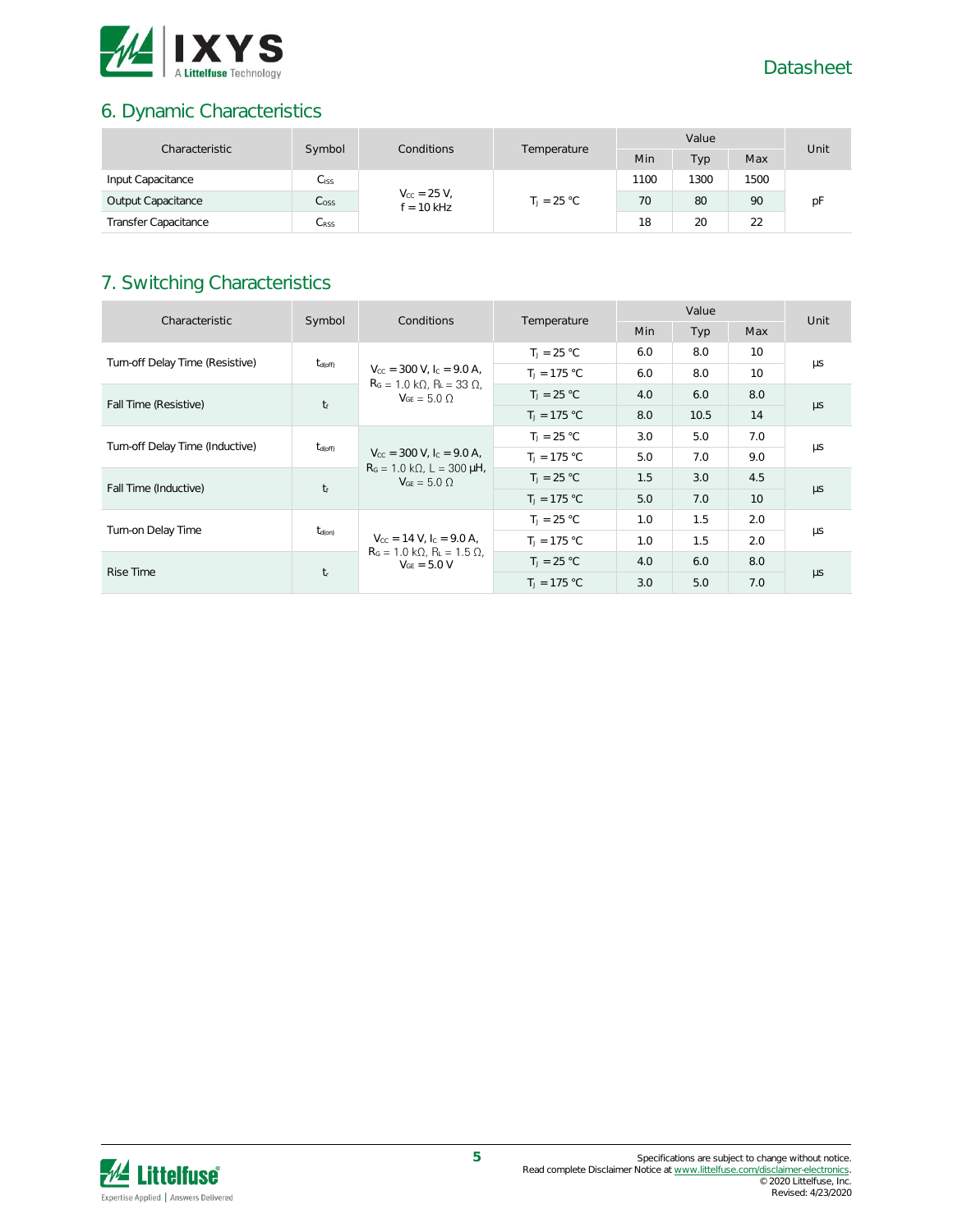

### 8. Figure Data



#### Figure 3. Collector-Emitter Voltage vs. Junction Temperature Figure 4. Output Characteristics (T<sub>J</sub> = 175 °C)











Figure 5. Output Characteristics (T<sub>J</sub> = 25 °C) Figure 6. Output Characteristics (T<sub>J</sub> = -40 °C)

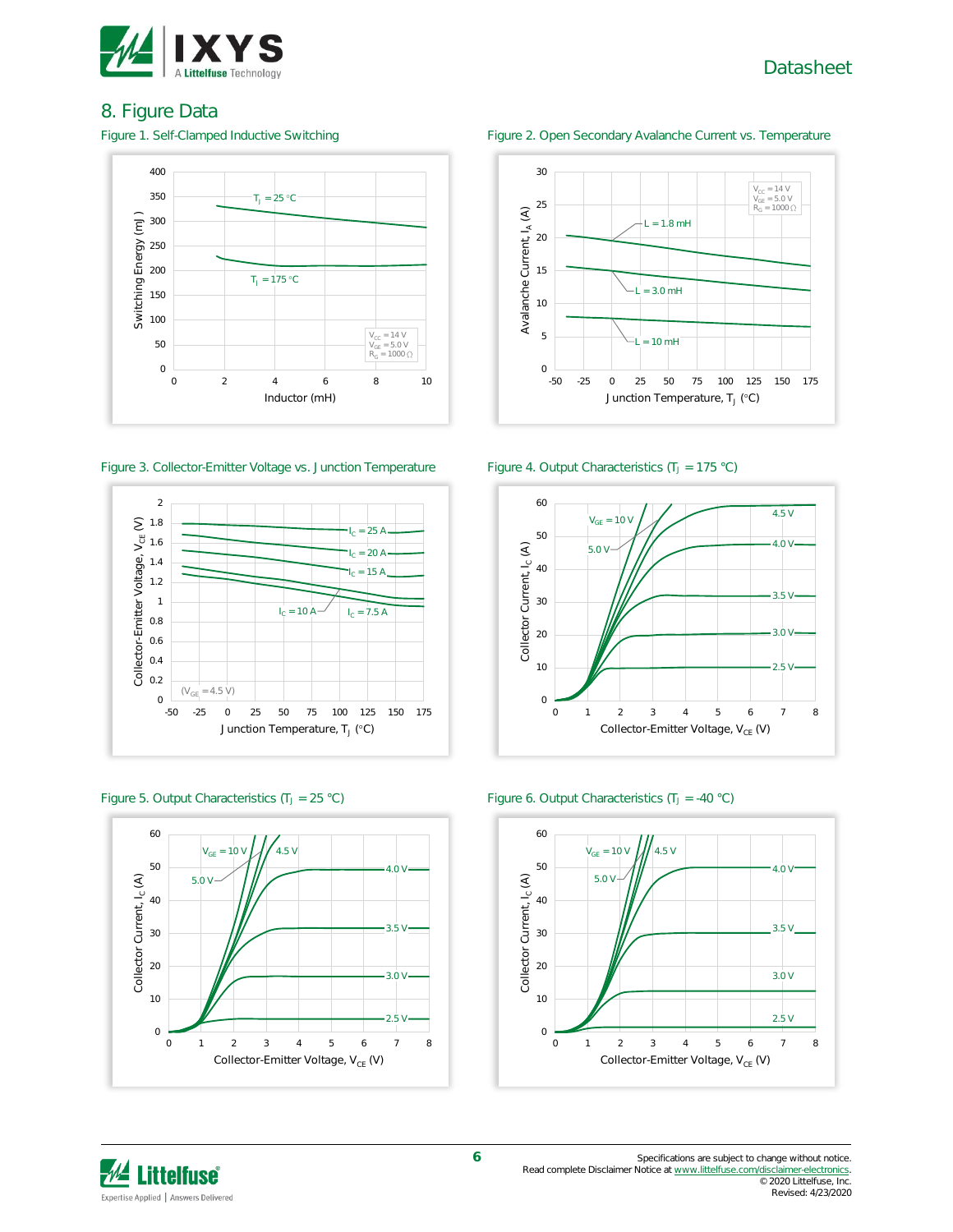



#### Figure 9. Gate Threshold Voltage vs. Temperature Figure 10. Capacitance Variance



#### Figure 11. Resistive Switching Fall Time vs. Temperature Figure 12. Inductive Switching Fall Time vs. Temperature



#### Figure 7. Transfer Characteristics Figure 8. Collector-Emitter Leakage Current vs. Temperature







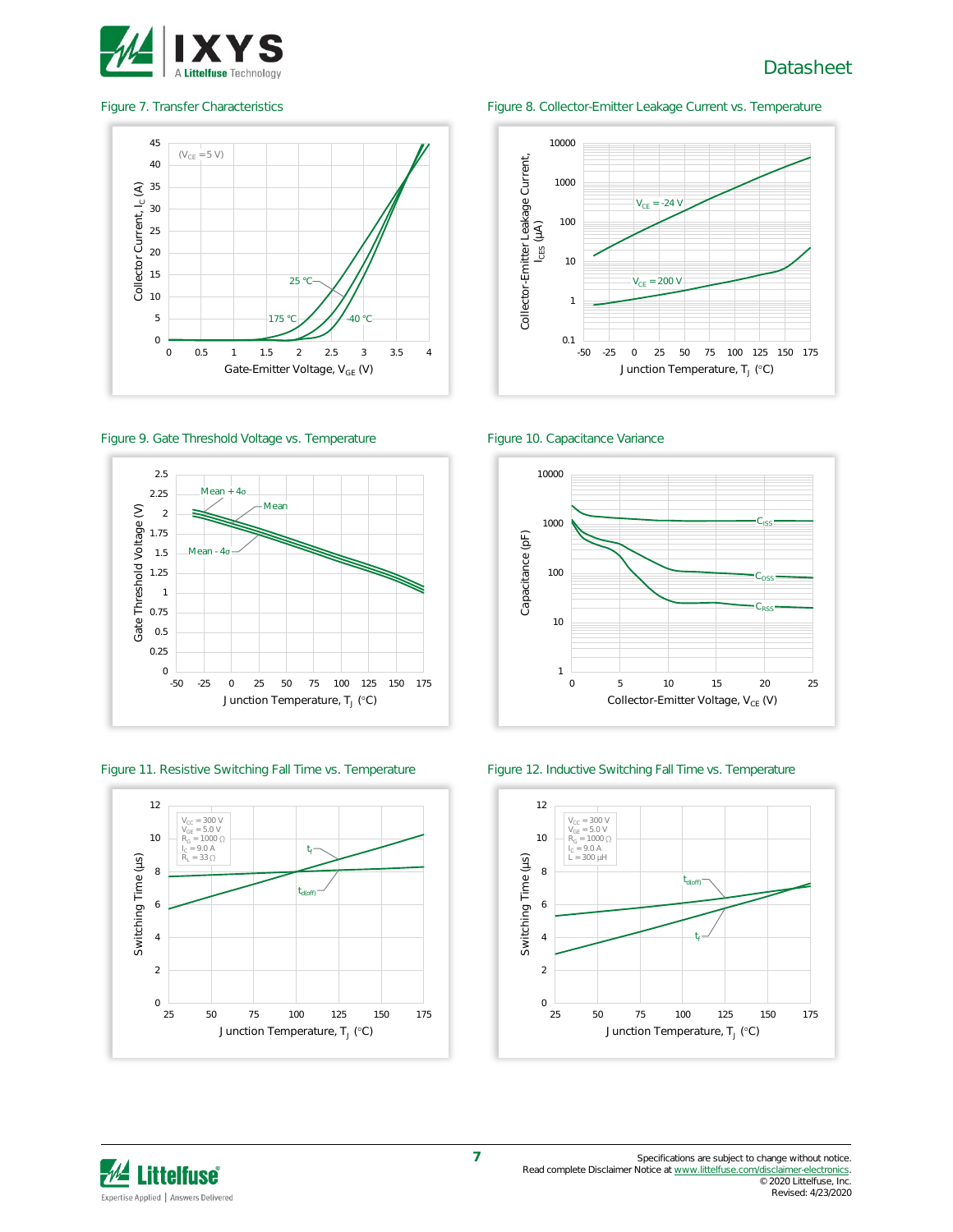

#### Figure 13. Minimum Pad Transient Thermal Resistance

(Non-normalized Junction-Ambient)



#### Figure 14. Best Case Transient Thermal Resistance (Non-normalized Junction-Case mounted on cold plate)